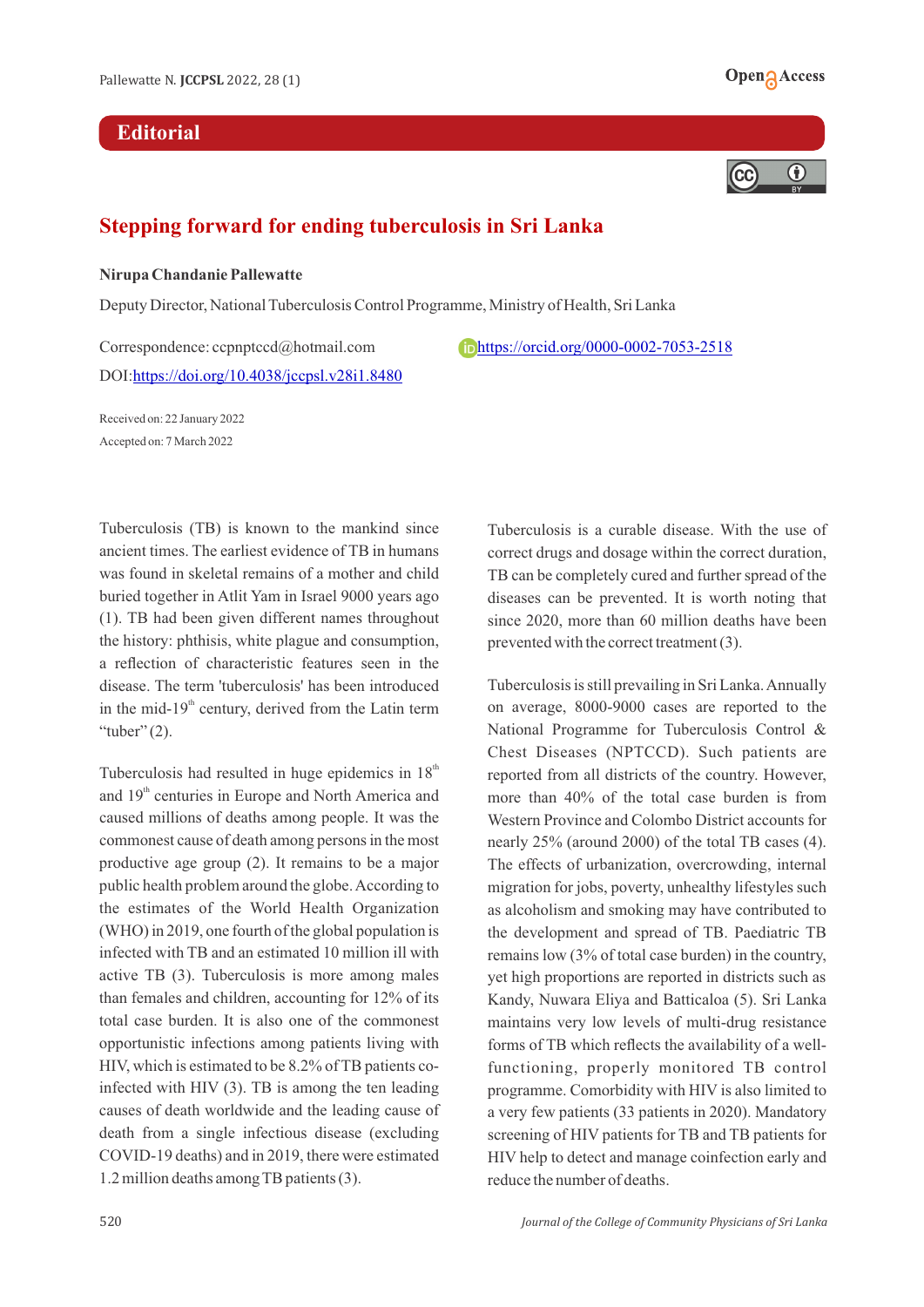The country continues to have nearly 85% of treatment success rates throughout the past several years. Despite these achievements, Sri Lanka still faces major challenges in reducing the prevalence, incidence and mortality of TB. Although the loss to follow-up rate has been brought down to very low levels with dedication and commitments of health staff (3.7% in 2019) (5), death rate among TB patients remains high (7.1% in 2019) (5). Old age, comorbidities and delayed diagnosis contribute to this high rate of deaths.

To overcome the challenges and to accelerate the progress of reduction of TB, Sri Lanka has adopted the Global End TB Strategies in 2015. This strategy was designed with a broad vision of "Zero deaths, disease and suffering due to TB" and aimed to end the TB as an epidemic by 2035. The countries are expected to reduce the incidence rate by 90% and absolute number of deaths by 95% from the 2015 baseline values by 2035. The catastrophic cost bared by families affected with TB should be zero during the process towards ending TB (6).

Ending TB is not the responsibility of a single agency or a person. Everybody in the society has a role in the prevention and control of TB. Commitment of political leadership as well the need to end TB as a priority by the government is essential in this regard. Development and spread of TB depends on multiple factors including social and economic determinants. Poor access to diagnostic and treatment services especially in localized settings, poverty, stigma, cultural belief and myths may hinder seeking care for TB. The support from multiple partners including government ministries and institutions such as local government, social services, nongovernmental organizations, civil society and community-based organizations is utmost important in addressing these issues, elimination poverty and empowering the community. Though each stratum of the society is affected by TB, it is seen more among vulnerable populations including people incarceration, and economically and socially marginalized populations. The approaches for ending TB should go hand in hand with promoting and protecting human rights, ethics and equity. Its success depends on the careful planning based on country needs with good monitoring mechanism to assess the progress and take mitigation actions timely.

The current National Strategic Plan (NSP) for TB control for the period of 2021-2025 was developed to address the drawbacks on achieving the targets set for 2020 and already implemented under six main objectives (7). To lower the incidence of TB, control of the spread through early detection and timely treatment is a must. As such, the NPTCCD aims to improve case finding and successfully treat 50 000 cases of TB including 3 000 children during the fiveyear NSP period (7). Steps were taken to strengthen TB diagnostic facilities by widening the usage of WHO recommended rapid diagnostics island wide and by including both x-ray and sputum examination as initial diagnostic tests facilitating the early diagnosis of drug sensitive and drug resistant TB. The NPTCCD continues to get down WHO qualified, quality assured anti-TB drugs from the Global Drug Facility and ensures that quality drugs are prescribed at consumer level.

The treatment of latent TB infection is one of the key components in reducing the incidence of TB and limiting the spread of the disease. For the first time in history, Sri Lanka has included the management of latent TB as a national policy and its implementation has been in progress island wide since January 2022. The NPTCCD hopes to expand the provision of TB preventive treatment in the coming years and expects to successfully treat, on average 11 600 eligible persons annually (7). Private sector has been identified as the first contact for health services for most of the patients with respiratory diseases. However, significant delays have been observed between the first contact and the diagnosis of TB (7). In this regard, the NPTCCD is aiming to engage the private sector as well in TB diagnosis and care, with a target of improving referral of 30% of the notified TB cases from the private sector (7).

It is of utmost importance that evidence-based approaches are taken in TB diagnosis care and prevention. Special emphasis is given for operational research and the findings to be used for policy decisions on TB control (7). Lack of adequately trained manpower and mal distribution across